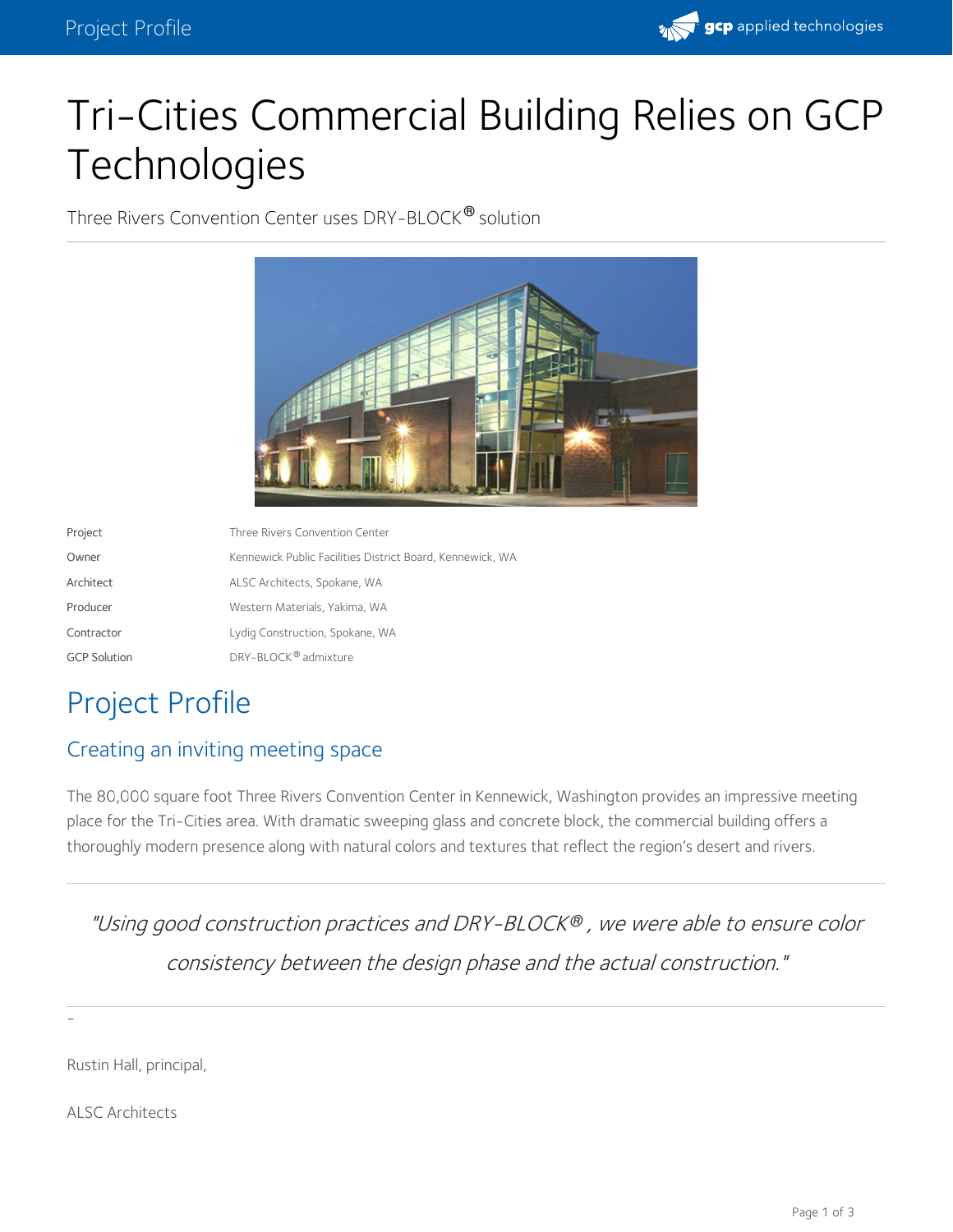

#### Ensuring color consistency

According to the convention center design, the concrete block was specified in a variety of colors and textures to achieve the desired design while ensuring a cost-effective and low-maintenance solution.

"Early on, we decided to use a material that would look indigenous to the area and be easily maintained," said Rustin Hall, principal at ALSC Architects.

The choice was masonry concrete block in three colors and a variety of textures, split face to expose the aggregate and texture, ground face to create a natural stone appearance, and smooth blocks. A critical element to the success of the project was ensuring color consistency between the convention center design phase and commercial building construction.

#### Preventing water intrusion

DRY-BLOCK®integral water repellant block admixture and DRY-BLOCK®mortar admixture from GCP were specified to minimize moisture intrusion. DRY-BLOCK®provides long-term water repellency, which reduces surface staining and promotes color consistency. Often during construction, interior walls are exposed to the elements, so DRY-BLOCK ® was specified for the commercial building's exterior and interior.

The convention center design also specified several areas where the concrete block finish wraps from the exterior of the building, past a wall of glass. "In places where we were concerned about a color shift from anexterior sealer that could change the appearance of the block, using DRY-BLOCK®enabled us to ensure consistent color and it worked beautifully," noted Hall.

"Once block gets wet from exposure to the elements, it can be a real problem to dry and the efflorescence is hard to eliminate," said Hall. "We used good construction practices to keep moisture out of the interior masonry during construction. DRY-BLOCK®is incorporated throughout the entire block, so water doesn't penetrate if the block does get wet from the elements."

The end result is a grand meeting space with a protective exterior finish that will provide low-maintenance over the life of the commercial building. "We've had very good success with DRY-BLOCK®," said the concrete producer on the project, Don Grubenhoff of Western Materials. "It's not just water-repellent, but the buildings stay cleaner and brighter, too."

With a glistening new convention center design drawing businesses from throughout the region, that's undoubtedly just what Kennewick officials had in mind.

Blue360**℠** Product Performance Advantage. Because every project, large or small, deserves the best level of protection.

"We've had very good success with DRY-BLOCK " *®*